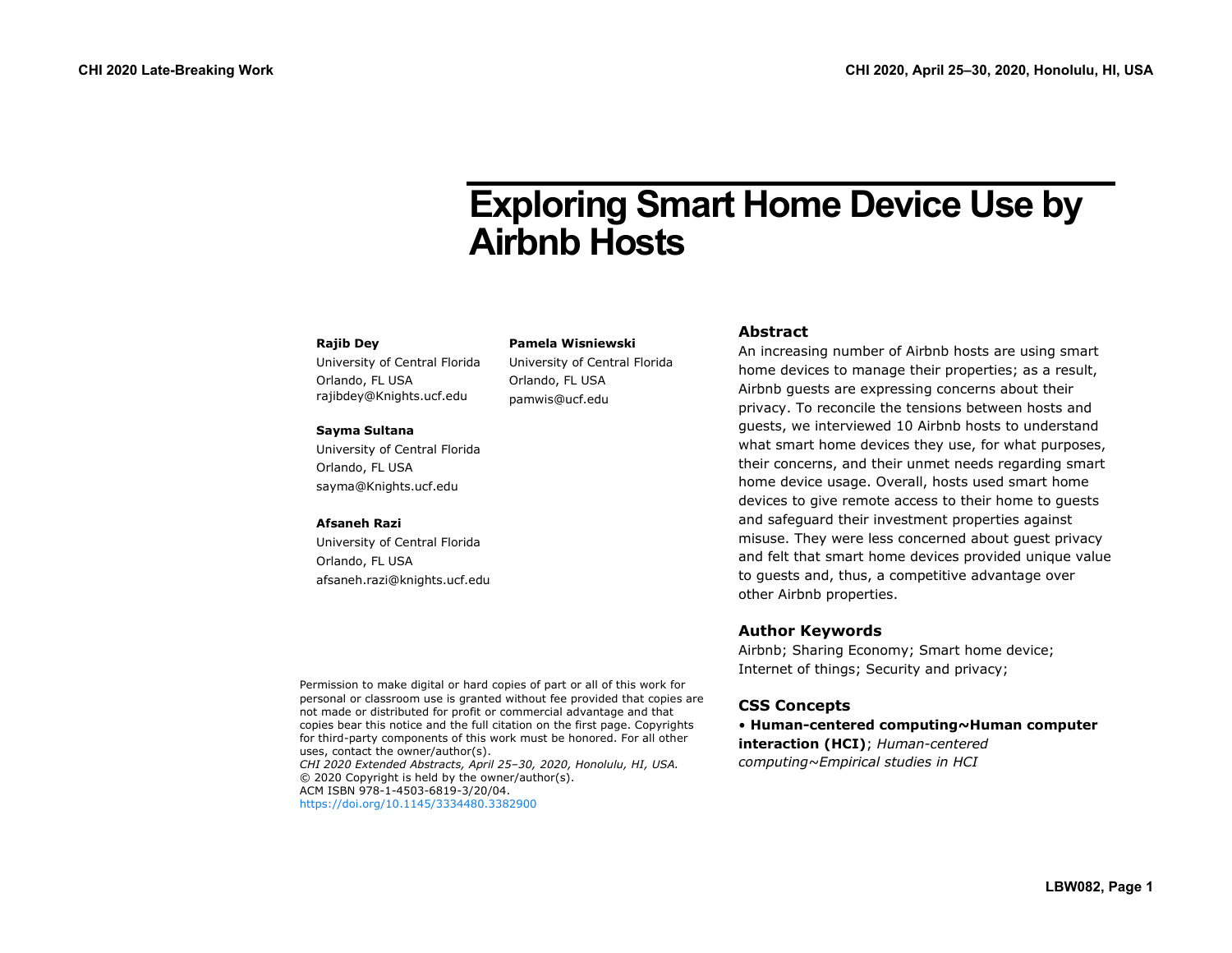#### **Introduction**

While Airbnb is only 12 years old, it already has more than 7 million listings worldwide, covering more than 100 thousand cities in 191 countries [20]. Airbnb hosts offer their properties to strangers (i.e., "guests") for payment, which creates an interesting research problem around privacy and trust [8]. For instance, recent news has surfaced concerns from guests about privacy violations involving cameras and other surveillance devices found hidden in the home [21]. Airbnb hosts are increasingly using smart home devices to manage their properties to the point that some manufacturers are even developing products just for Airbnb hosts [22]. Airbnb has also developed policies specific to the use of smart home devices [23], such as requiring hosts to only use security cameras outdoors and declaring the same in their listing. Yet, it is also important to understand the benefits and drawbacks of smart home device use on Airbnb properties. Therefore, we did this research from the perspective of Airbnb hosts by asking the following research questions:

**RQ1:** *What smart home devices are Airbnb hosts currently using and for what purpose?*

**RQ2:** *What are the concerns and unmet needs Airbnb hosts have regarding using smart home devices?*

We conducted 10 interviews with Airbnb hosts to answer these research questions. By understanding the perspectives of the Airbnb hosts, we provide a better understanding of the status quo of smart home device use in Airbnb and move towards reconciling the privacy tensions between Airbnb hosts and guests.

#### **Related work**

We provide a brief overview of relevant literature on the Airbnb sharing economy and smart home research.

#### *Airbnb and the Sharing Economy*

Airbnb is the most popular marketplace for sharing home-space between two ordinary people: hosts and guests. This model is known as the sharing economy or collaborative peer-to-peer consumption [8]. According to Botsman and Rogers [4], to succeed in a collaborative economy, trust between strangers is essential. As hosts and guests are normally strangers, this creates interesting problems related to managing trust [4]. Moreover, though the main purpose of Airbnb is to provide accommodations, Ert et al. [6] explain how Airbnb hosts are also expected to provide a unique experience for their guests. Many guests also choose Airbnb over hotels to know about local traditions and specialties better [8]. Edward et al. [12] show that Airbnb facilitates not only provide monetary advantages for hosts but also serendipitous social exchanges between people. As such, attributes of the property and services provided by hosts are important factors for meeting guests' expectations.

*Smart Home Research Beyond the Home* From previous research on smart home device usage [1,2,11], we understand how smart devices are used and shared in close trusted circles, such as within families or among roommates within one's home. For domestic smart home use, access control decisions are complex [14] and vary according to the level of trust [7,13]. Access control decisions also varies by relationships (e.g. guests [10], roommates [13], and children [3,17]) and other factors like time of the day, scenarios, location of the device [7], and usefulness of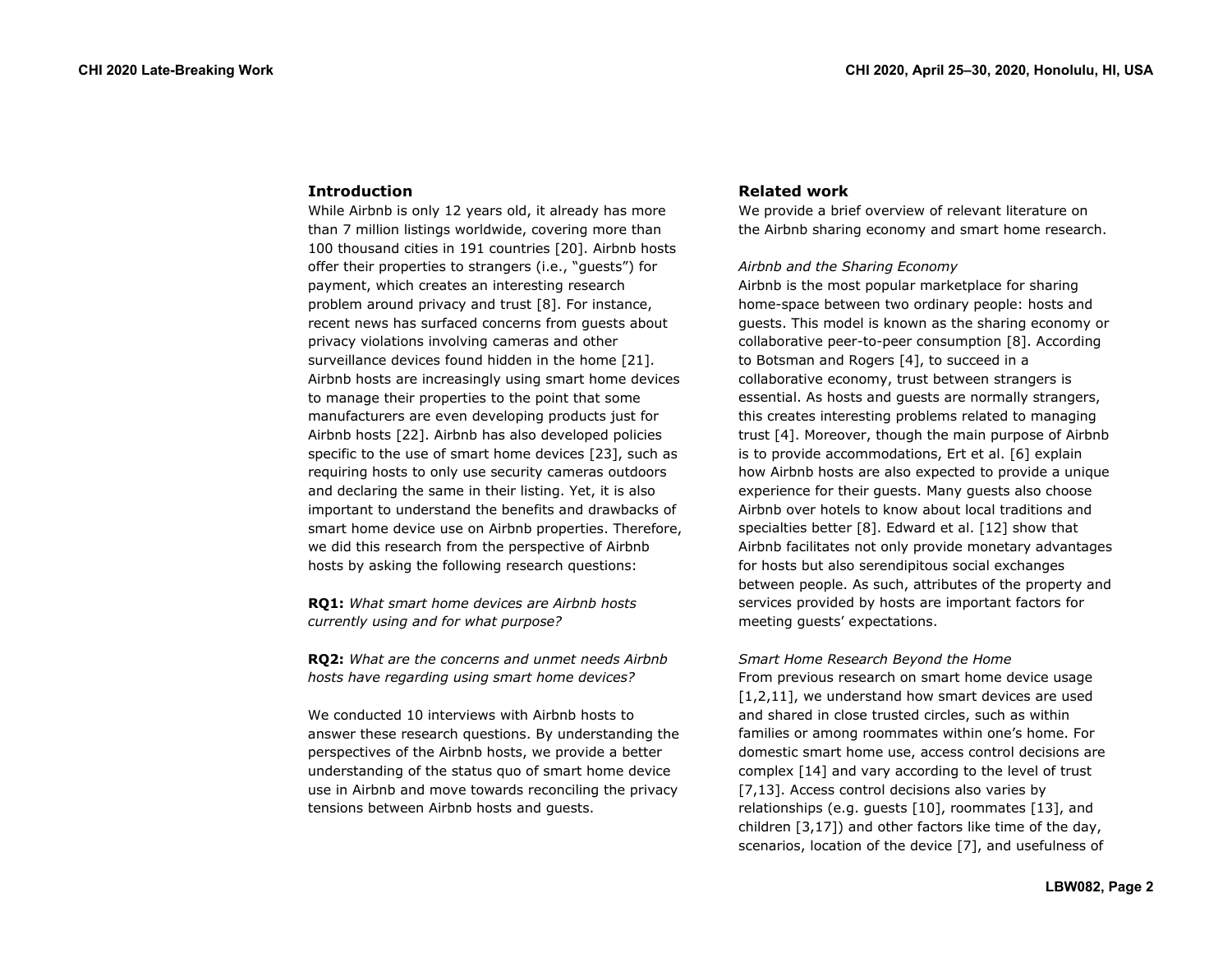|                | Age          | Gender | <b>Device</b><br><b>Types</b> |
|----------------|--------------|--------|-------------------------------|
| P1             | $50+$        | F      | 2                             |
| P <sub>2</sub> | 40           | м      | 5                             |
| P3             | 39           | м      | 7                             |
| P4             | 64           | F      | 3                             |
| P <sub>5</sub> | 42           | F      | 3                             |
| P6             | $23 -$<br>39 | м      | 5                             |
| P7             | 37           | M      | 12                            |
| P <sub>8</sub> | 36           | M      | 5                             |
| P <sub>9</sub> | $45+$        | M      | 5                             |
| P10            | 30           | м      | 4                             |

Table 1: Profile of Participants

| <b>Smart Home</b><br>Devices | # of<br>Owners* |
|------------------------------|-----------------|
| Smart Lock                   | 10              |
| Smart<br>Thermostat          | 8               |
| Smart Camera                 | 6               |
| <b>Smart Lights</b>          | 5               |
| Alexa                        | 3               |
| Wi-Fi Hub                    | $\mathcal{P}$   |
| Fire-CO Alarm                | 2               |

*\*Devices with less than 2 owners not shown due to space constraints*

Table 2: Device Ownership

the device [18]. Overall, He at al. [9] found that most of these devices are designed for personal use, where granular control to share the access with others is lacking. Mazurek et al. [15] also found that most of the time the user tries to achieve more nuanced access control by using makeshift methods. As a result, to give someone else access control to the device one would have to either share the device entirely or not at all. As smart home devices are made for the consumption of multiple users, many researchers have found that they clearly do not address the need of all stakeholders, which can contribute to privacy and security concern for users [5,18,19].

The abovementioned research work focuses on a scenario where smart home devices are being used inside one's home and between trusted individuals. Yet, when extending this research to study Airbnb hosts and guests, we also need to understand how it plays out outside of this trusted circle. For instance, Yao et al. [18] found that some people choose not to rent AirBNB properties because they distrusted that hosts would not install hidden video cameras. Our research is unique in the sense that we examine smart home usage and access control within untrusted relationships in the context of Airbnb from the perspective of hosts. By doing this, we identify the unmet needs of Airbnb hosts regarding their smart home device use, which can inform implications for designing to meet these needs.

# **Methods**

We conducted 10 semi-structured interviews with Airbnb hosts, recruited via social media, who used two or more smart home devices on their properties. Participants owned different kind of properties varying from single apartments to multi-storied "Airbnb-Hotel". Their locations varied from suburban areas to large urban cities in the US. **Table 1** summarizes the demographic information of our participants, and **Table 2** shows smart home devices owned across our participant sample. The time duration for the interviews varied from 15 to 40 minutes. Interviews were transcribed and qualitatively coded for themes related to 1) motivations or reason for use, and 2) concerns and 3) unmet needs of Airbnb hosts. Interview questions are included as supplementary material. **Tables 3-5** summarize our final codebooks and counts for answering our high-level research questions.

## **Results**

As shown in **Table 1**, our participants were mostly male (N=7) from 6 different states of the U.S and between the ages of 23 and 64. They reported having at least 2 different types of smart home devices installed on their properties. **Table 2** shows the frequency of each smart home device among our participants. Approximately 15 different devices were used by our participants, with smart locks, smart thermostats, and smart cameras being the most popular ones. In some cases, participants owned multiples of the same device but were only counted once in our analysis.

*Motivations for Using Smart Home Devices*  Below, we summarize the main reasons Airbnb hosts used smart home devices (RQ1).

**Physical Security:** All participants (N=10) wanted to ensure the physical security of their property by using some combination of smart home devices. For this, they mostly used smart cameras  $(N=7)$ , while half of them (N=5) used smart locks. Two of our participants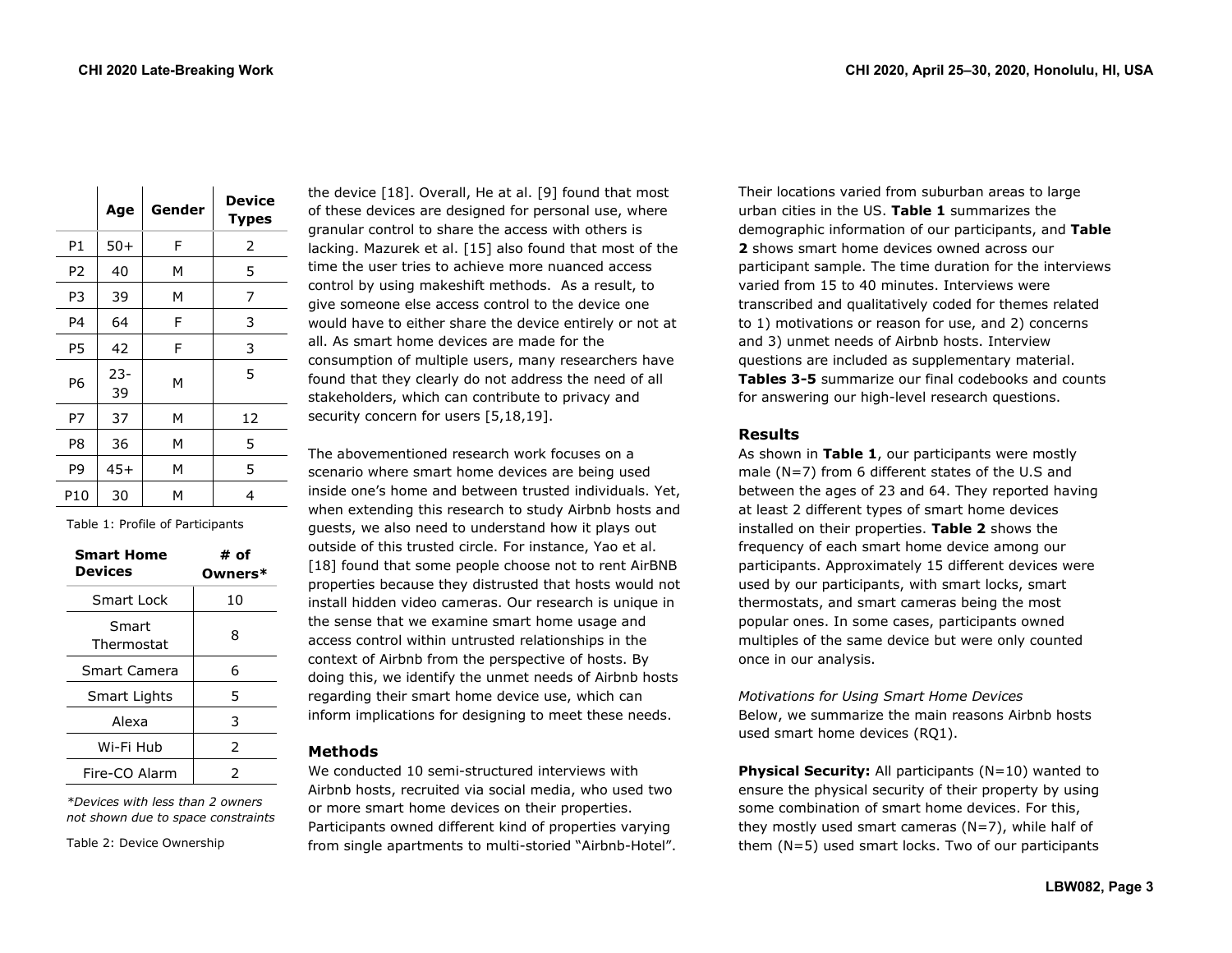| <b>Motivations</b>                      | Devices<br>(# Hosts)                                      |
|-----------------------------------------|-----------------------------------------------------------|
| Physical<br>Security<br>(N=10,<br>100%) | Camera<br>(7), Lock<br>$(5)$ ,<br>Fire-CO<br>detector (2) |
| Monitoring<br>$(N=10,$<br>100%)         | Camera<br>(8), Lock<br>$(5)$ ,<br>Thermostat<br>(4)       |
| Remotely                                | Lock (9),                                                 |
| Controlling                             | Thermostat                                                |
| Property                                | (4), Light                                                |
| (N=9, 90%)                              | (3)                                                       |
| Convenience                             | Alexa (4),                                                |
| for guests                              | Lock (3),                                                 |
| (N=7, 70%)                              | Light (3)                                                 |
| Monetary                                | Thermostat                                                |
| Benefit                                 | (5), Light                                                |
| $(N=6, 60\%)$                           | (3)                                                       |

Table 3: Motivations

used smart fire-CO detectors to get notifications of fire, smoke, or CO build-up instantly so that they could take swift and appropriate action. P1 shared her reason for using a smart lock with a built-in camera," *It's a good experience to know that because of the videos on entry and exit I don't feel insecure about somebody potentially ransacking my place."* In all cases, participants noted that the cameras were mounted outside the property to see people coming and going, rather than what was happening inside.

**Monitoring:** All participants (N=10) used different smart devices to keep an eye on their Airbnb property and checking on guests' activities. In most cases, monitoring was due to a lack of trust between the host and the guests. For instance, eight hosts used smart cameras to monitor what their guests were doing. P9 explained, "*If someone says, you know, they're booking the house for themselves. But then.. if I see like, 20 people coming in, I can tell them, they're not being truthful.*" Moreover, hosts tracked smart lock usage to know which guest was accessing that area of the house, noise sensing to avoid sound pollution, Z-Wave hub to monitor internet performance, and Roku to ensure guests were not watching inappropriate things in smart TV, etc. In all cases, hosts were worried about guests doing something inappropriate, rather than causing physical harm to the property.

**Remote Control:** Nine hosts leveraged smart home devices to remotely control access to their property because they were in a different location. The smart lock was the most popular (90% of hosts) device among our participants for this use case. While sharing her experience with remotely controlling her property through the smart lock, P4 said, *"The Smart Lock is* 

*always great because I didn't have to go there with a key to physically let people in."* Hosts also used thermostats to remotely control the temperature of their house. P1 explained how she uses the smart thermostat*, "I do allow them to adjust the temperature (but) If I find somebody is just being unreasonable, I will lock them out and I only do it remotely."* Only one participant did not want to remotely control his property as he rented out space in his own home and was almost always on-site.

**Convenience for Guests:** Many (70%) of our participants explained that they used smart home devices as an added value for guests. Four hosts provided Amazon Alexas to let guests control lights, thermostat, ask questions, find local restaurants, etc. P4 said, "*Alexa helps my guests find places to eat, things to do*, *if they have questions, they can use it for entertainment for their kids."* Hosts also explained that smart lock provided guests the convenience to check-in without needing to collect (or return) physical keys or meeting with the hosts. While talking about why he uses the smart lock, P3 said, "*It also allows the guests to easily get in contact with me. They can ring the doorbell (and) it'll ring on my phone and then they can talk (about)… the issue with the smart lock. And I can kind of walk them through."* Smart lights get turned on automatically, which hosts felt were helpful to guests who were accessing the property for the first time. Overall, hosts wanted to provide added convenience, entertainment, and a way for guests to contact them if they needed assistance.

**Monetary Benefit:** Devices like the smart thermostat and smart lights helped the hosts monitor the energy usage of their property and manage costs. P7 who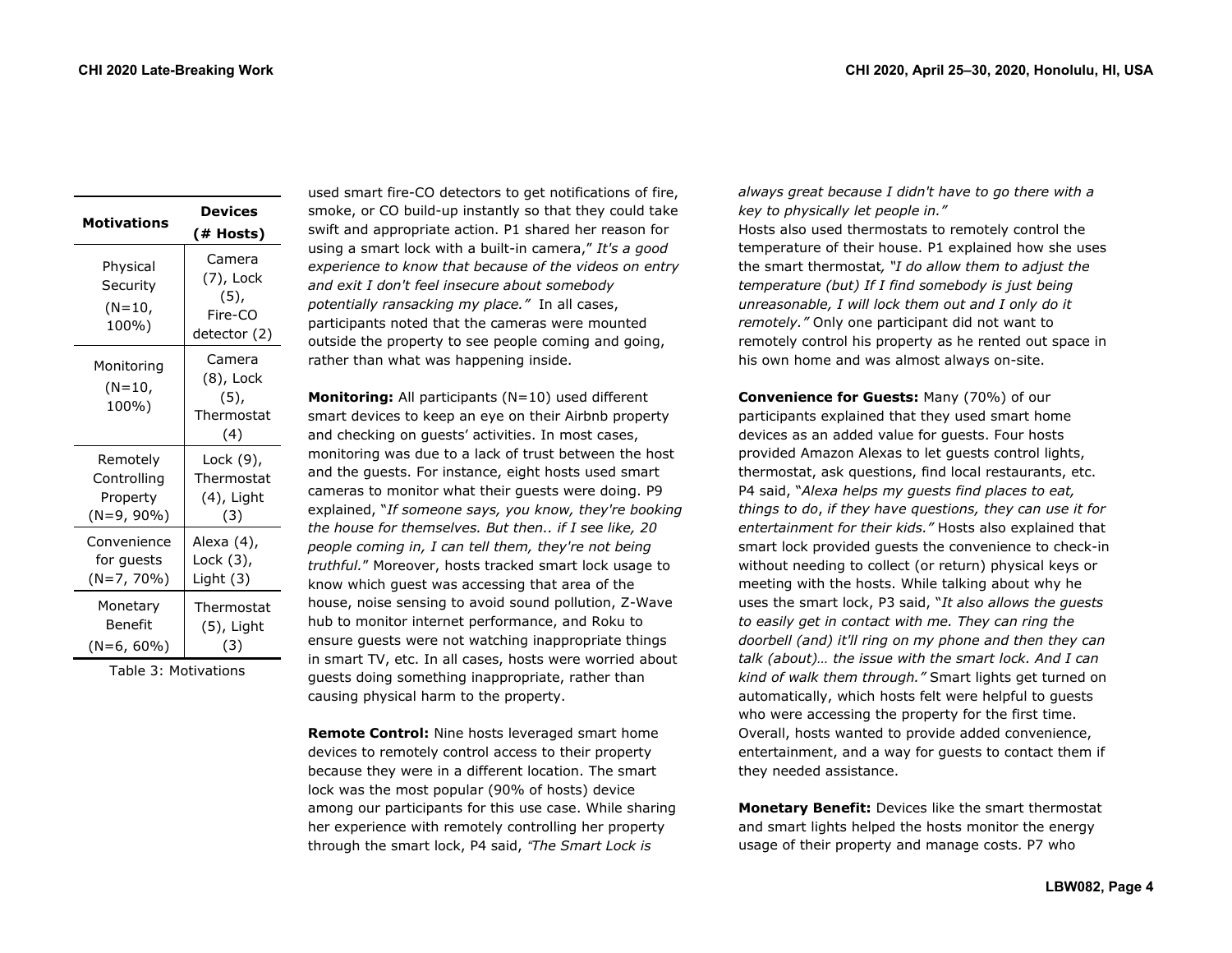| Concerns                             | <b>Devices</b><br>(# Hosts)                              |
|--------------------------------------|----------------------------------------------------------|
| Mechanical<br>problems<br>(N=5, 50%) | Lock (3),<br>All (1),<br>Wi-Fi (1),<br>Thermostat<br>(1) |
| Personalized<br>$(N=3, 30\%)$        | Alexa (3)                                                |
| Unreliability<br>(N=2, 20%)          | All (2)                                                  |

Table 4: Concerns

| Unmet<br>Needs                                                   | Device<br>Count       |
|------------------------------------------------------------------|-----------------------|
| Device not<br>custom<br>made for<br>Airhnh<br>(N=4,<br>40%)      | Alexa<br>(4)          |
| Ability to<br>sync with<br>Airbnb<br>Account<br>$(N=2, $<br>20%) | Lock (2)              |
| Information<br>Privacy<br>(N=1,<br>10%)                          | All<br>Devices<br>(1) |

manages 19 properties, said," *When they (guests) leave, that's when it shuts off and (when) the cleaning lady leaves (it) shuts off again. And I tell you, we saved us so much money because, you know, we used to have these things running all day every day.*" In general, since renting out their property was a monetary investment, they wanted to be smart about conserving energy to keep costs as low as possible.

*Concerns regarding Smart Home Device* We describe hosts' concerns and unmet needs (RQ2).

**Mechanical Problems:** Three of our participants faced various mechanical problems with their smart locks. P6 said about his door lock, "*the lock can get stuck. If someone tries entering and they release the lower locks. It doesn't have enough pressure to unlock it. So, the guest has to pull the door back so it latches and takes the pressure off the deadbolt so it can properly unlock.*" This often led to having to troubleshoot these devices from a remote location. The need for physical troubleshooting was problematic as these hosts managed their property remotely. According to P3," *when I'm home..., it's easy, you know, I can reset something, I can unplug something, it's very easy to deal with. But if it was in my Airbnb property, it would be kind of a problem. You know, you really have to drive there.*" So, while the devices provided remote capabilities and convenience, these benefits quickly went away when the devices malfunctioned.

**Personalization:** Three hosts said that Alexa and other voice assistants were way too personalized to be used inside Airbnb. When asked why she did not use Alexa, P1 explained, "*Because I'm concerned about somebody setting up an account and getting involved* 

*with anybody's personal information that they may have messed up.*" So, while some hosts wanted to provide this value to guests, they had privacy concerns. **Unreliability:** In general, Airbnb hosts were often skeptical that smart home devices would work as intended, which was why they decided not to use certain devices in the home. For example, unstable Wi-Fi connection in smart home devices has made them unreliable to two of our participants. They said they could not rely on sensors in various smart home devices, doorbell calling feature, Alexa, etc. to do their job well every time. When asked about his smart things hub use, P3 explained, "*I've been using it (for) like three years. But what I find is it's not always very reliable. So, I feel that the technology is still kind of new... you know, sensors disappear, or you know, something wouldn't respond.*" One hosts was concerned about the lack of physical security of her devices—that guests would steal or otherwise break them.

#### *Unmet Needs of Airbnb Hosts*

We identified several unmet needs that Airbnb hosts said they desired in various smart home devices.

**Customized for Airbnb:** Airbnb hosts wanted special access control settings that would allow them to share the capability of smart assistance and entertainment devices (e.g., Alexa and Roku) with their guests without compromising their own privacy and/or security. For example, P6 wanted to have a Customized voice assistant at his property. He explained, "*(I want it) so people could ask what time check out was or something (like that) and program the answers (in it).*" P7 even made a custom touchpad for his properties by himself. He said, "*The tablet was really the thing that really didn't work for me. So, I had to like do some*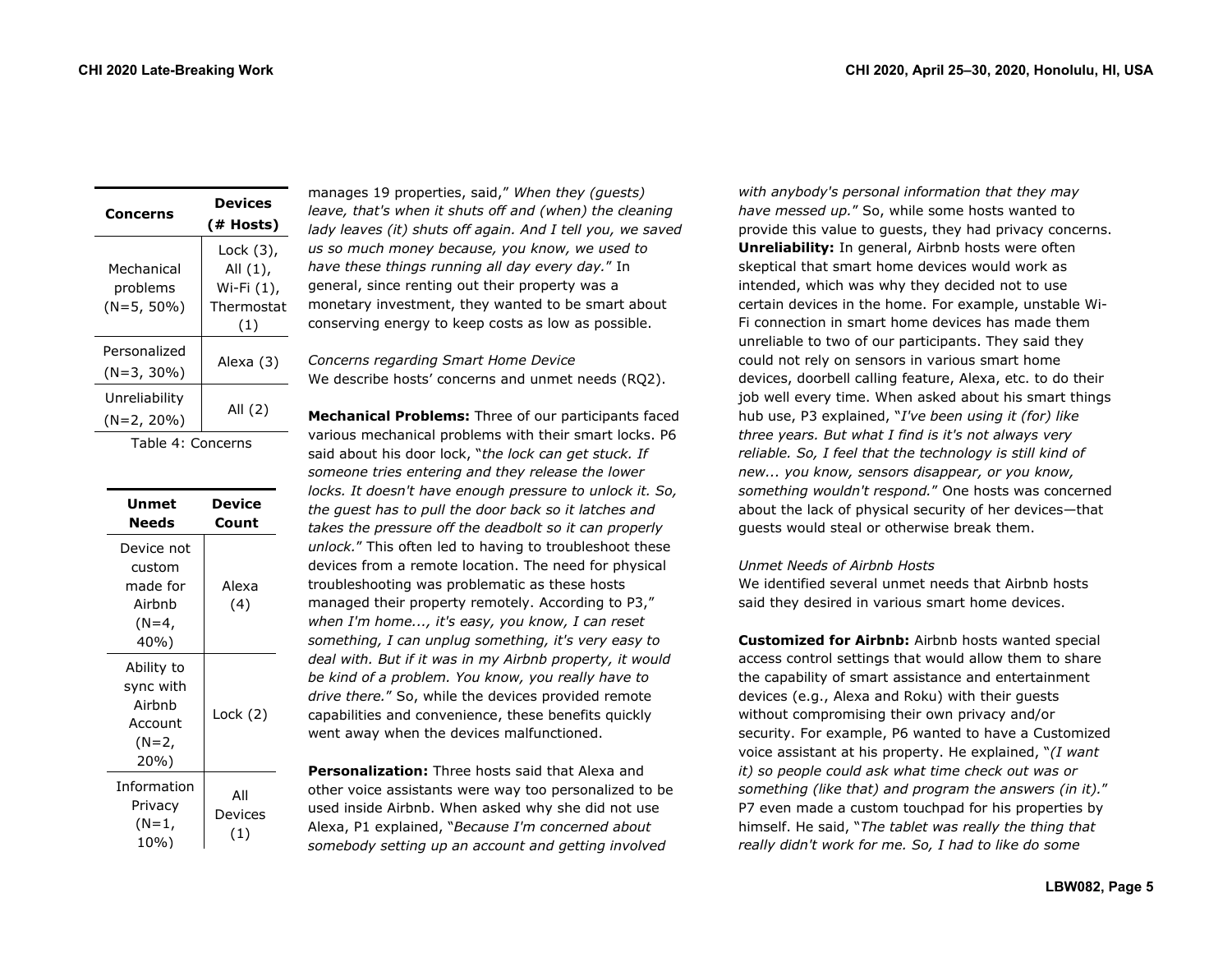**Acknowledgements** We thank the Airbnb hosts who participated in our study. This research was partially supported by the 2018H1 Mozilla Research Grant. Any opinion, findings, and conclusions or recommendations expressed in this

material are those of the authors and do not necessarily reflect the views of the Mozilla Research Foundation.

*coding ...to make it work.*" In general, they wanted special applications and customizations that accounted for their unique situation of using smart home devices within Airbnb properties.

**Interoperability with Airbnb Account:** Two hosts wanted smart locks to be able to synchronize with their Airbnb account. For instance, pin generation and distribution could be automatic, rather than manual.

**Information Privacy:** While we did not explicitly ask any questions related to the privacy of guests, hosts also did not bring this up as one of their concerns. Only one host, P3, was specifically concerned about his own privacy. When asked what changes he wanted in his smart home devices when sharing access with guests, he said "*It would have to be very easily in control of information that those devices can access. And that they have to be, you know, subdivided. So that those devices would not be able to access any information or personal information."* 

# **Discussion**

Overall, Airbnb hosts used smart home devices to protect their investment from physical harm or inappropriate use by guests, while providing valueadded services to the guest via these devices. Previous research shows, guests (secondary users) have privacy concerns over such smart device use [18]. This uncovers an interesting dynamic and tension between hosts wanting to protect themselves from the same people they wanted to provide services to. Our study is one of the first to uncover this tension and examine

how Airbnb hosts used different smart home configurations to find solutions to solve this problem.

To alleviate these tensions, we offer several design recommendations. First, Smart home devices should be designed in a privacy-preserving way for guests. For example, noise detecting technologies should detect only the decibel levels, rather than record actual conversations. Researchers [16] suggested that Smart home device should be easy to use and convenient. In addition to that suggestion, we suggest policies and laws should be standardized and easily configurable to regulate the use of surveillance devices on Airbnb properties (e.g.,[19]). Our recommendations are based on our participant's concern about their own interests than the privacy of their guests, and in many cases, they were not tech-savvy enough to take un-guided steps to preserve guests' privacy. Second, smart home access control mechanisms need to be redesigned to account for the special use case of Airbnb hosts and guests. Special user roles or profiles for Airbnb guests could be implemented to provide appropriate levels of access, while also protecting the guest from privacy violations by hosts.

## **Conclusion**

We conducted a small, exploratory interview study with Airbnb hosts to understand what smart home devices they used, for what purpose, their concerns, and unmet needs. Future work should further examine the perspectives of both Airbnb hosts and guests and work to resolve tensions between the two stakeholders.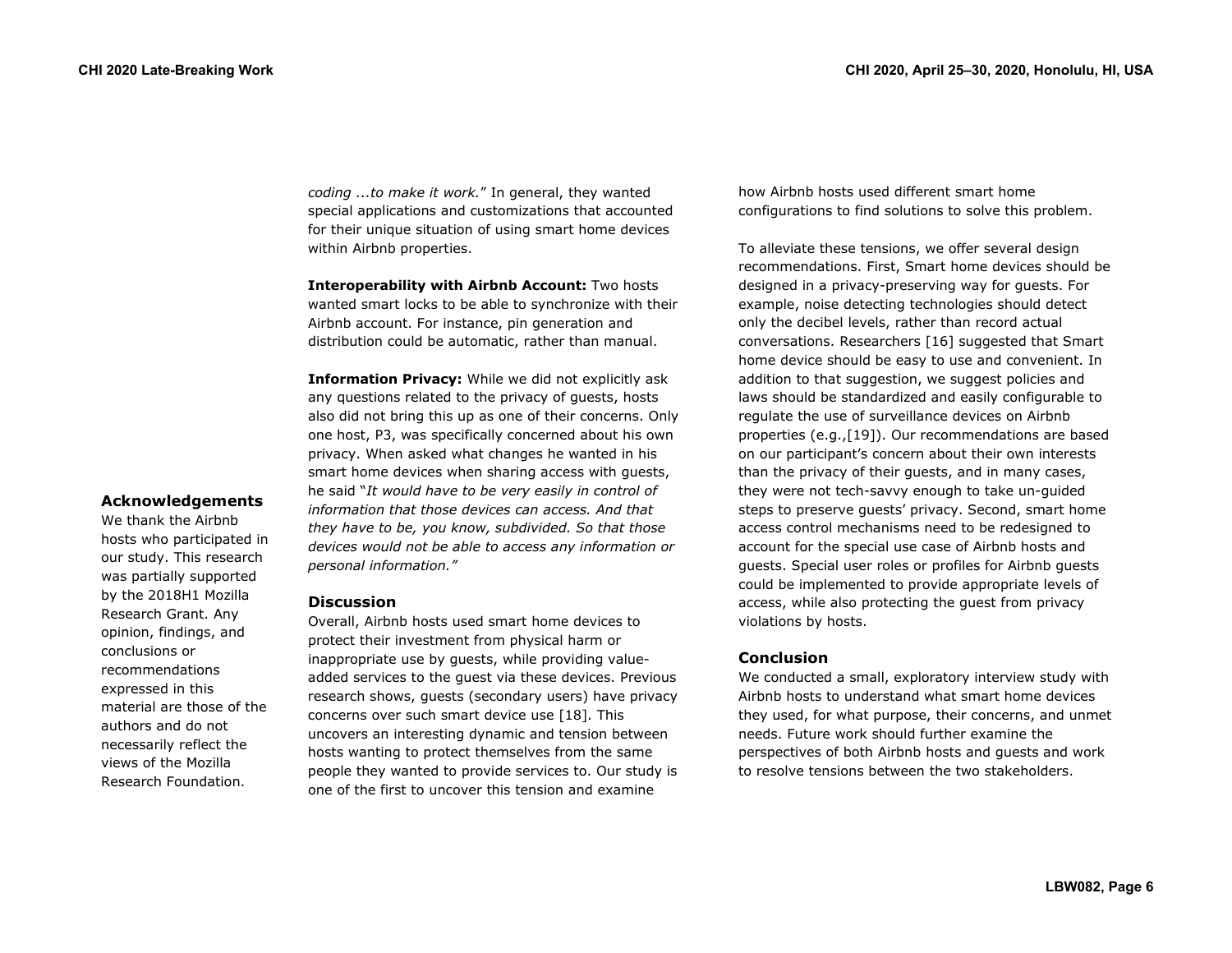#### **References**

- [1] A. J. Bernheim Brush and Kori M. Inkpen. 2007. Yours, Mine and Ours? Sharing and Use of Technology in Domestic Environments. *Proceedings of the 9th International Conference on Ubiquitous Computing*, Springer-Verlag, 109–126.
- [2] A.J. Bernheim Brush, Jaeyeon Jung, Ratul Mahajan, and Frank Martinez. 2013. Digital Neighborhood Watch: Investigating the Sharing of Camera Data Amongst Neighbors. *Proceedings of the 2013 Conference on Computer Supported Cooperative Work*, ACM, 693–700.
- [3] Tamara Denning, Tadayoshi Kohno, and Henry M. Levy. 2013. Computer Security and the Modern Home. *Commun. ACM* 56, 1: 94–103.
- [4] W. Keith Edwards and Rebecca E. Grinter. 2011. Botsman, R. and Rogers, R. (2011). What's mine is yours: How collaborative consumption is changing the way we live. New York, NY: HarperCollins Publishers. .
- [5] Pardis Emami-Naeini, Sruti Bhagavatula, Hana Habib, et al. 2017. Privacy Expectations and Preferences in an IoT World. *Proceedings of the Thirteenth USENIX Conference on Usable Privacy and Security*, USENIX Association, 399–412.
- [6] Eyal Ert, Aliza Fleischer, and Nathan Magen. 2016. Trust and reputation in the sharing economy: The role of personal photos in Airbnb. *Tourism Management*, Elsevier, 256–272.
- [7] Radhika Garg and Christopher Moreno. 2019. Understanding Motivators, Constraints, and Practices of Sharing Internet of Things. *Proceedings of the ACM on Interactive, Mobile, Wearable and Ubiquitous Technologies* 3, 2: 44:1–44:21.
- [8] Daniel Guttentag. 2013. Airbnb: disruptive innovation and the rise of an informal tourism accommodation sector. *Current Issues in Tourism*, Tourism.
- [9] Weijia He, Maximilian Golla, Roshni Padhi, et al. 2018. Rethinking Access Control and Authentication for the Home Internet of Things (IoT). *27th USENIX Security Symposium (USENIX Security 18)*, USENIX Association, 255–272.
- [10] Matthew Johnson and Frank Stajano. 2009. Usability of Security Management:Defining the Permissions of Guests. *Security Protocols*, Springer Berlin Heidelberg, 276–283.
- [11] K. Kostiainen, O. Rantapuska, S. Moloney, V. Roto, U. Holmstrom, and K. Karvonen. 2007. Usable Access Control inside Home Networks. *2007 IEEE International Symposium on a World of Wireless, Mobile and Multimedia Networks*, 1–6.
- [12] Airi Lampinen and Coye Cheshire. 2016. Hosting via Airbnb: Motivations and Financial Assurances in Monetized Network Hospitality. *Proceedings of the 2016 CHI Conference on Human Factors in Computing Systems*, ACM, 1669–1680.
- [13] Vassilios Lekakis, Yunus Basagalar, and Pete Keleher. 2012. Don'T Trust Your Roommate or